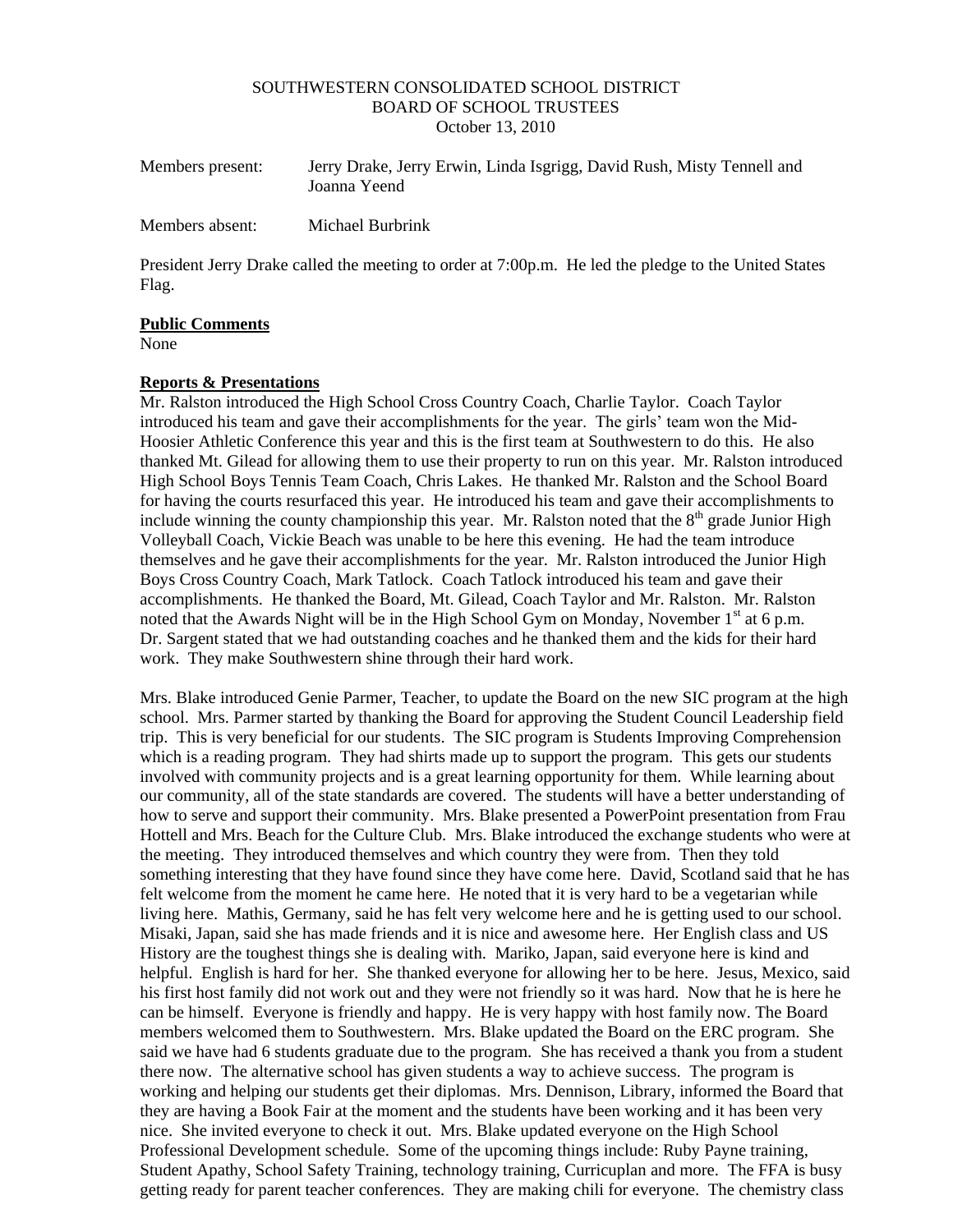would like to have the IU instructor that is working with them to come and present to the Board some of the things they are doing.

# **Consent Items & Claims**

### **A. Minutes of previous meetings**

Mr. Rush moved and Mr. Erwin seconded the motion to approve the minutes as written. Carried 6-0

### **B. Approval of Accounts Payable Vouchers**

Mrs. Yeend moved and Mrs. Isgrigg seconded the motion to approve the accounts payable vouchers as presented. Carried 6-0

### **C. Addendum to Master Contract regarding proposed SWHS Credit Recovery Program**

Dr. Sargent presented the addendum to the contract which was approved by the Southwestern Consolidated Classroom Teachers Association for the high school credit recovery program. (Attachment A) Mrs. Isgrigg moved and Mr. Rush seconded as presented. Carried 6-0

## **D. Resolutions for Pension liability for Southwestern Jr/Sr High and Southwestern Cons. Schools**

Mrs. Rooks explained this is a formality with the PERF program and needed to be updated. Mrs. Yeend moved and Mr. Rush seconded. Carried 6-0

### **E. Request for approval of bonding of District Treasurer**

Mrs. Rooks asked the Board to approve the bond for her position. Mrs. Isgrigg moved and Mrs. Yeend seconded. Carried 6-0

#### **Business & Financial Reports**

### **A. Financial Report**

Mrs. Rooks updated the board on the current financial status. She has moved some of the money from PNC bank into Trust Indiana's savings program and has earned interest in the few days that it was there. She is also planning to move some into First Financial and possibly another bank. PNC no longer will offer interest to the schools account and have begun to assess hefty bank fees. After attending the Public Funds Seminar and speaking with other area treasurers it will be in the best interest of the districts funds to diversify where the money is at. There is a possibility that we will change banks in the near future.

### **B. Extra Curricular & Cafeteria Account Reports**

Dr. Sargent informed the Board that the reports were in front of them for their review.

### **New Business**

### **A. Coca Cola Contract Proposal**

Mrs. Blake presented the Board with information regarding the Coca Cola Contract that Mr. Days has worked hard on negotiating for the High School. Mrs. Isgrigg moved that we approve the proposal following legal approval from the district's attorney. Mr. Rush seconded. Carried 6-0

### **B. Semi-Annual Fundraising Lists**

Dr. Sargent informed the Board that they had the lists for the semi-annual fundraising approval in front of them. He asked for them to approve the lists as presented by Mrs. Maurer and Mrs. Blake. (Attachment B) Mrs. Isgrigg moved and Mrs. Yeend seconded. Carried 6-0

### **C. Southwestern Jr.-Sr. School Improvement Plan, 2010-13**

Dr. Sargent explained that a copy of the improvement plan is in their packet. (Attachment C) He thinks it is an excellent plan and would ask the Board to approve it. Mr. Rush moved and Mr. Erwin seconded. Carried 6-0

### **D. Field trip request from SWHS Student Council**